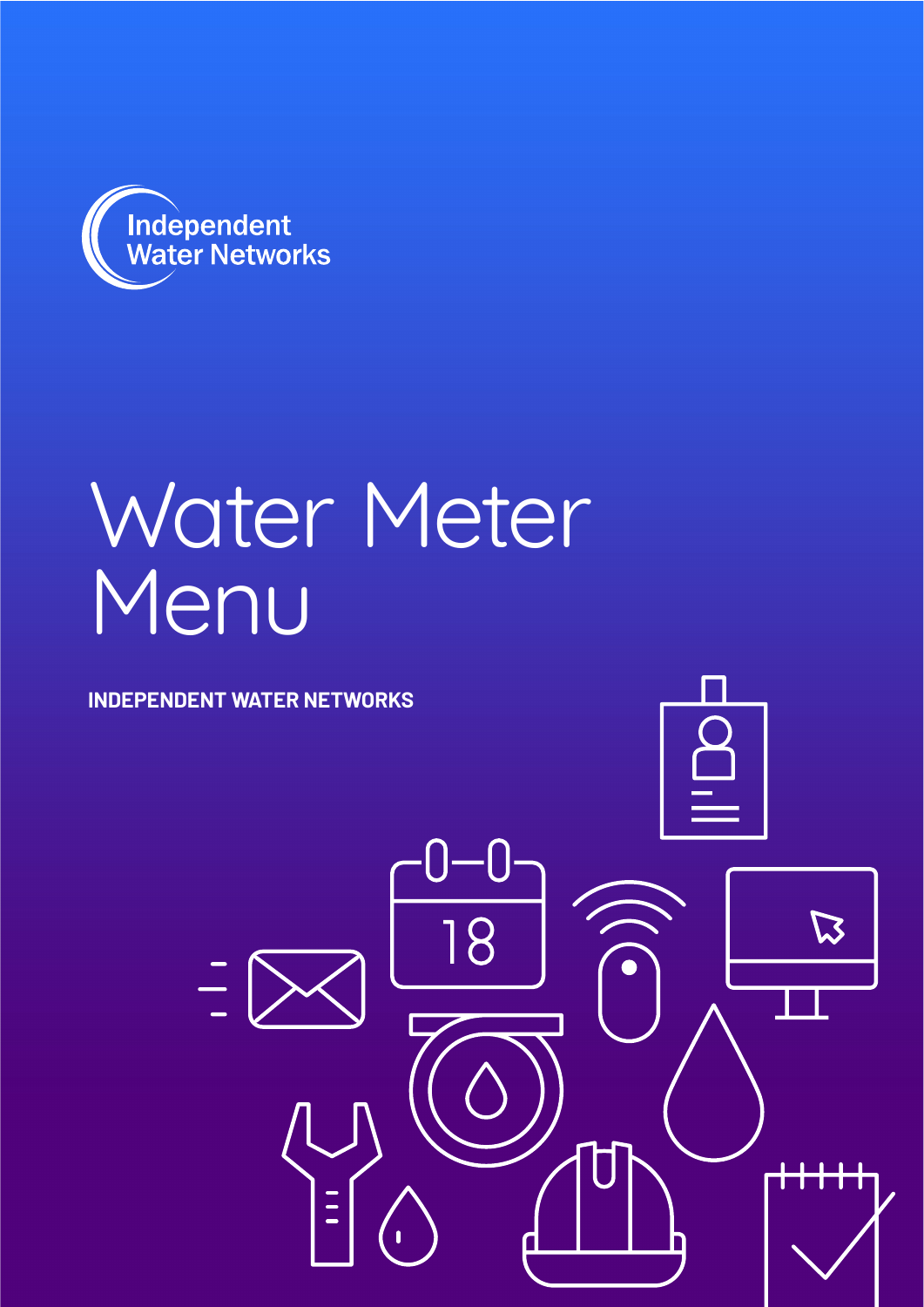## **Domestic Meter Options**

#### Meter size: 15mm Meter type: Diehl Altair

https://www.diehl.com/metering/en/portfolio/water-metering/watermetering-product/altair-v4-dn15-20/63668/

| <b>DESCRIPTION</b> | <b>TYPE</b> | <b>SPECIFICATION</b>      |                       |
|--------------------|-------------|---------------------------|-----------------------|
| Altair V4 DN15     | Inline      | <b>Thread Size:</b>       | 0.75"                 |
|                    |             | Starting flow rate:       | $0.4$ I/h             |
|                    |             | Minimum flow rate, Q1:    | 15.62 l/h             |
|                    |             | Transition flow rate, Q2: | $25$ $I/h$            |
|                    |             | Nominal flow rate, Q3:    | $2.5 \text{ m}^3/h$   |
|                    |             | Maximum flow rate, Q4:    | $3.125 \text{ m}^3/h$ |
|                    |             | Flow ratio, R (03/01):    | 160                   |
|                    |             | Material:                 | Composite             |
|                    |             | <b>WRAS Approved:</b>     | Yes                   |

#### https://www.diehl.com/metering/en/portfolio/water-metering/watermetering-product/altair-v4-concentric/72560/

| <b>DESCRIPTION</b>   | <b>TYPE</b> | <b>SPECIFICATION</b>     |                                 |
|----------------------|-------------|--------------------------|---------------------------------|
| Altair V4 Concentric | Concentric  | <b>Thread Size</b>       | 1.5"                            |
|                      |             | Starting flow rate       | $0.4$ $1/h$                     |
|                      |             | Minimum flow rate, Q1    | 15.62 l/h                       |
|                      |             | Transition flow rate, Q2 | $25$ $I/h$                      |
|                      |             | Nominal flow rate, Q3    | $2.5 \,\mathrm{m}^3/\mathrm{h}$ |
|                      |             | Maximum flow rate, Q4    | $3.125 \text{ m}^3/h$           |
|                      |             | Flow ratio, $R(03/01)$   | 160                             |
|                      |             | Material                 | Composite                       |
|                      |             | <b>WRAS Approved</b>     | Yes                             |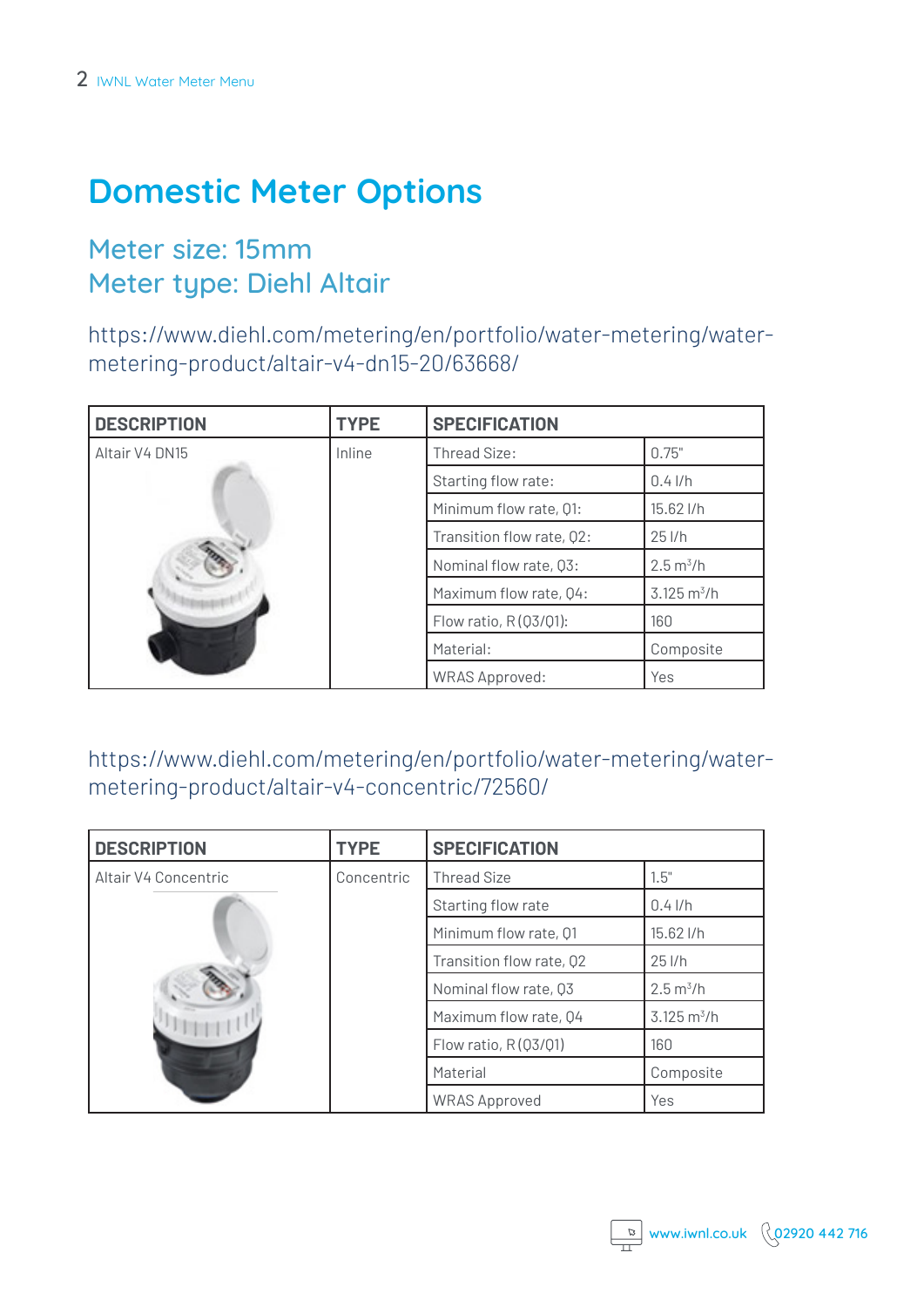## **Non Domestic Meter Options**

### Meter size: 25mm - 40mm Meter type: Diehl Altair

https://www.diehl.com/metering/en/portfolio/water-metering/watermetering-product/altair-v4-dn25-32-40/70710/



| <b>DESCRIPTION</b> | <b>TYPE</b> | <b>SPECIFICATION</b>     |                       |
|--------------------|-------------|--------------------------|-----------------------|
| Altair 25mm        | Inline      | Thread size              | 1.25''                |
|                    |             | Starting flow rate       | 11/h                  |
|                    |             | Minimum flow rate, Q1    | 39.375 l/h            |
|                    |             | Transition flow rate, Q2 | 63 l/h                |
|                    |             | Nominal flow rate, Q3    | $6.3 \text{ m}^3/h$   |
|                    |             | Maximum flow rate, Q4    | $7.875 \text{ m}^3/h$ |
|                    |             | Flow ratio, R(Q3/Q1)     | 160                   |
|                    |             | Material                 | <b>Brass</b>          |
|                    |             | <b>WRAS Approved</b>     | Yes                   |
|                    |             |                          |                       |
| <b>DESCRIPTION</b> | <b>TYPE</b> | <b>SPECIFICATION</b>     |                       |
| Altair 32mm        | Inline      | Thread size              | 1.5''                 |
|                    |             | Starting flow rate       | 11/h                  |
|                    |             | Minimum flow rate, Q1    | 39.375 l/h            |
|                    |             | Transition flow rate, Q2 | 63 l/h                |
|                    |             | Nominal flow rate, Q3    | $6.3 \text{ m}^3/h$   |
|                    |             | Maximum flow rate, Q4    | $7.875 \text{ m}^3/h$ |
|                    |             | Flow ratio, R(Q3/Q1)     | 160                   |
|                    |             | Material                 | <b>Brass</b>          |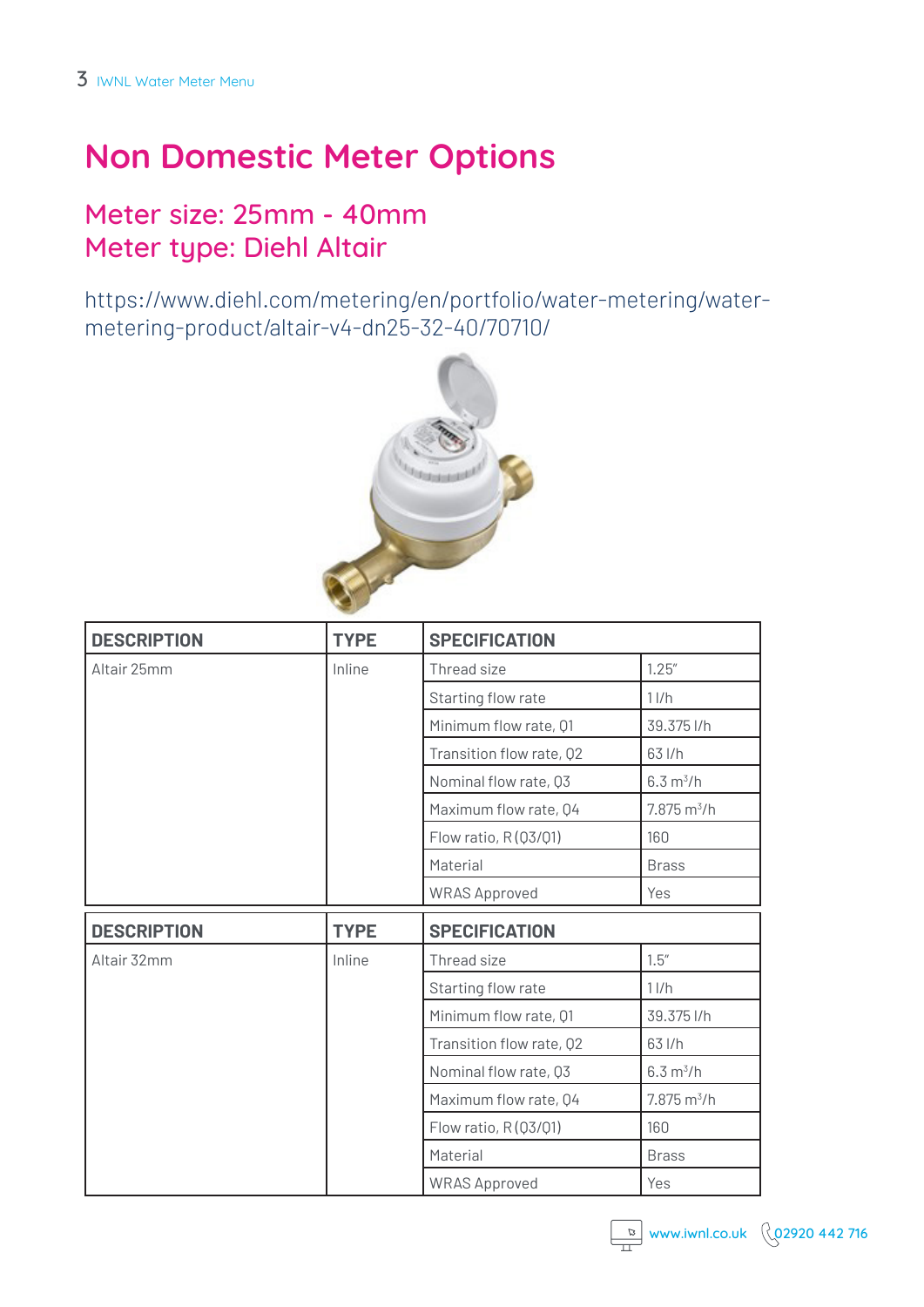| <b>DESCRIPTION</b> | <b>TYPE</b> | <b>SPECIFICATION</b>     |                    |
|--------------------|-------------|--------------------------|--------------------|
| Altair 40mm        | Inline      | Thread size              | 2 <sup>''</sup>    |
|                    |             | Starting flow rate       | $4$ I/h            |
|                    |             | Minimum flow rate, Q1    | $100$ I/h          |
|                    |             | Transition flow rate, Q2 | 160 l/h            |
|                    |             | Nominal flow rate, Q3    | $16 \text{ m}^3/h$ |
|                    |             | Maximum flow rate, Q4    | $20 \text{ m}^3/h$ |
|                    |             | Flow ratio, $R(03/01)$   | 160                |
|                    |             | Material                 | <b>Brass</b>       |
|                    |             | <b>WRAS Approved</b>     | Yes                |

## Meter size: 50mm – 200mm Meter type: Diehl Hydrus 2.0 Bulk

https://www.diehl.com/metering/en/portfolio/water-metering/watermetering-product/altair-v4-dn25-32-40/70710/



| <b>DESCRIPTION</b> | <b>TYPE</b>       | <b>SPECIFICATION</b>     |                                  |
|--------------------|-------------------|--------------------------|----------------------------------|
| Hydrus 50mm        | <b>Ultrasonic</b> | Connection               | Flanged                          |
|                    |                   | Starting flow rate       | $0.015 \text{ m}^3/h$            |
|                    |                   | Minimum flow rate, Q1    | $0.03125 \text{ m}^3/\text{h}$   |
|                    |                   | Transition flow rate, Q2 | $0.05 \,\mathrm{m}^3/\mathrm{h}$ |
|                    |                   | Nominal flow rate, Q3    | $25 \text{ m}^3/h$               |
|                    |                   | Maximum flow rate, Q4    | $31.25 \text{ m}^3/h$            |
|                    |                   | Flow ratio, $R(03/01)$   | 800                              |
|                    |                   | Material                 | Cast iron                        |
|                    |                   | <b>WRAS Approved</b>     | Yes                              |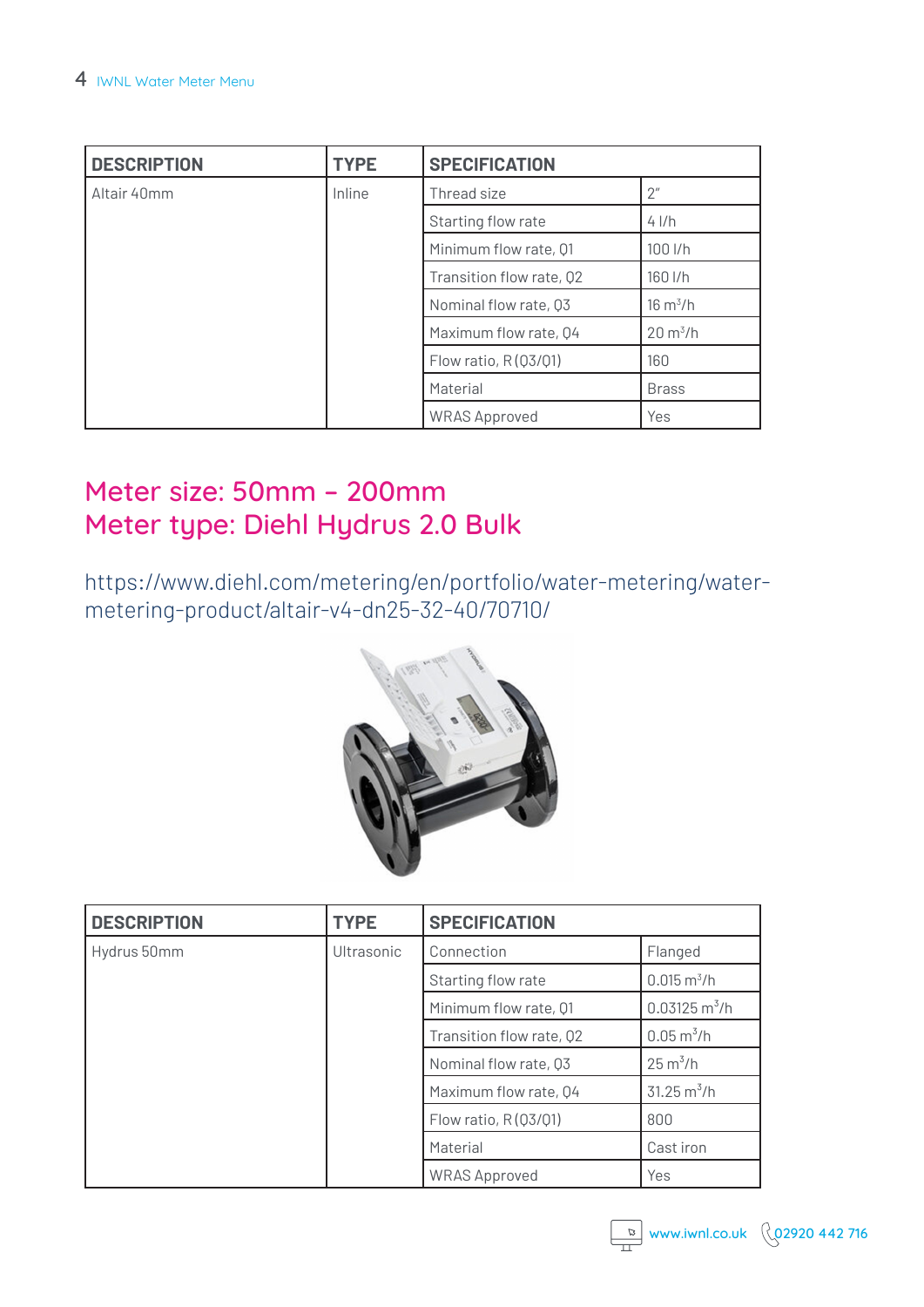| <b>DESCRIPTION</b> | <b>TYPE</b> | <b>SPECIFICATION</b>     |                              |
|--------------------|-------------|--------------------------|------------------------------|
| Hydrus 65mm        | Ultrasonic  | Connection               | Flanged                      |
|                    |             | Starting flow rate       | $0.027 \text{ m}^3/h$        |
|                    |             | Minimum flow rate, Q1    | $0.05 \text{ m}^3/h$         |
|                    |             | Transition flow rate, Q2 | $0.08 \text{ m}^3/h$         |
|                    |             | Nominal flow rate, Q3    | 40 $m^3/h$                   |
|                    |             | Maximum flow rate, Q4    | $50 \text{ m}^3/h$           |
|                    |             | Flow ratio, R(Q3/Q1)     | 800                          |
|                    |             | Material                 | Cast iron                    |
|                    |             | <b>WRAS Approved</b>     | Yes                          |
| <b>DESCRIPTION</b> | <b>TYPE</b> | <b>SPECIFICATION</b>     |                              |
| Hydrus 80mm        | Ultrasonic  | Connection               | Flanged                      |
|                    |             | Starting flow rate       | $0.035 \text{ m}^3/\text{h}$ |
|                    |             | Minimum flow rate, Q1    | $0.07875 \text{ m}^3/h$      |
|                    |             | Transition flow rate, Q2 | $0.126 \text{ m}^3/h$        |
|                    |             | Nominal flow rate, Q3    | $63 \text{ m}^3/h$           |
|                    |             | Maximum flow rate, Q4    | $78.75 \text{ m}^3/h$        |
|                    |             | Flow ratio, R(Q3/Q1)     | 800                          |
|                    |             | Material                 | Cast iron                    |
|                    |             | <b>WRAS Approved</b>     | Yes                          |
| <b>DESCRIPTION</b> | <b>TYPE</b> | <b>SPECIFICATION</b>     |                              |
| Hydrus 100mm       | Ultrasonic  | Connection               | Flanged                      |
|                    |             | Starting flow rate       | $0.045 \text{ m}^3/h$        |
|                    |             | Minimum flow rate, Q1    | $0.125 \text{ m}^3/h$        |
|                    |             | Transition flow rate, Q2 | 0.2 m <sup>3</sup> /h        |
|                    |             | Nominal flow rate, Q3    | $100 \text{ m}^3/h$          |
|                    |             | Maximum flow rate, Q4    | $125 \text{ m}^3/h$          |
|                    |             | Flow ratio, R(Q3/Q1)     | 800                          |
|                    |             | Material                 | Cast iron                    |
|                    |             | <b>WRAS Approved</b>     | Yes                          |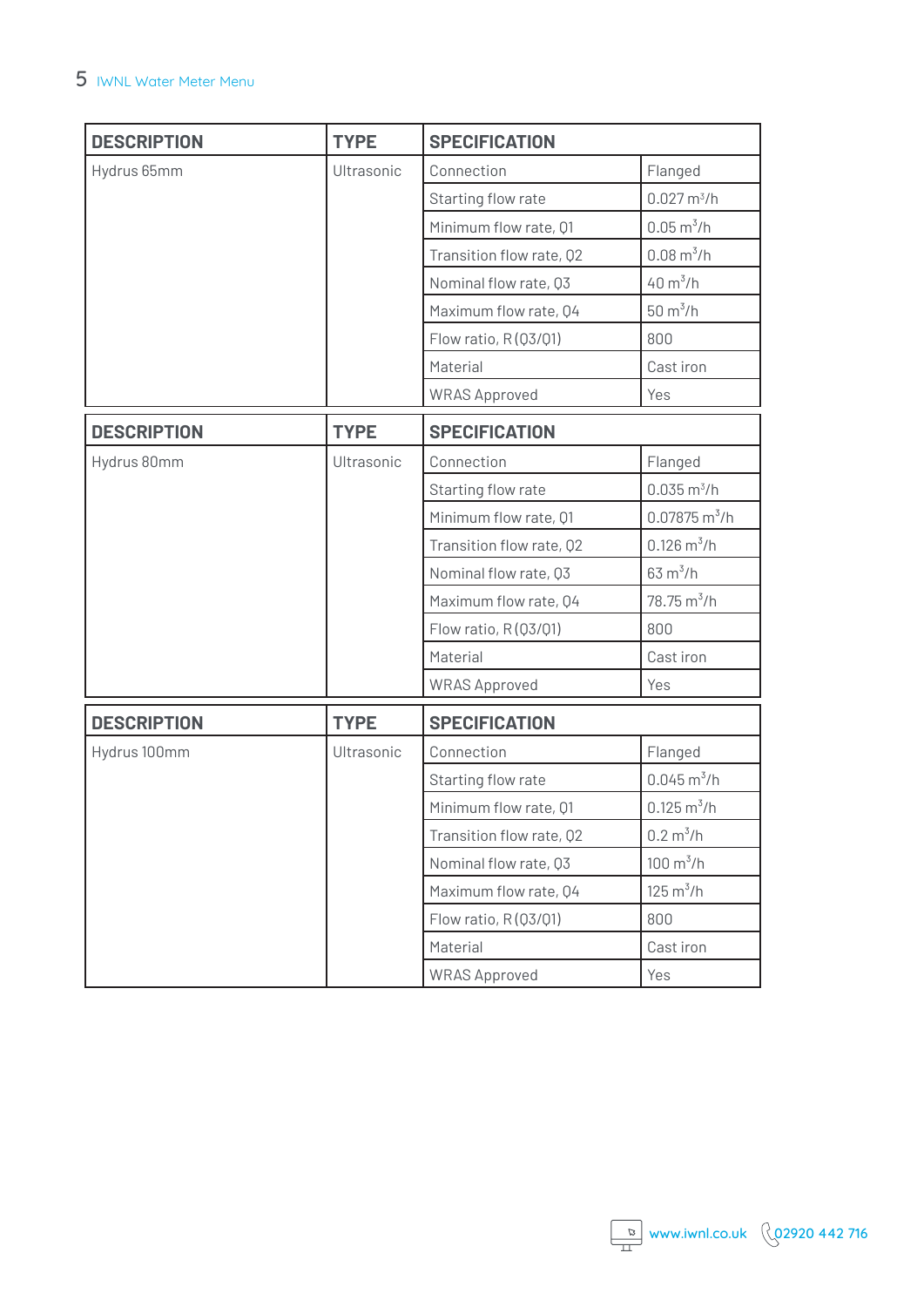| <b>DESCRIPTION</b> | <b>TYPE</b> | <b>SPECIFICATION</b>     |                                  |
|--------------------|-------------|--------------------------|----------------------------------|
| Hydrus 125mm       | Ultrasonic  | Connection               | Flanged                          |
|                    |             | Starting flow rate       | $0.07 \,\mathrm{m}^3/\mathrm{h}$ |
|                    |             | Minimum flow rate, Q1    | 0.2 m <sup>3</sup> /h            |
|                    |             | Transition flow rate, Q2 | $0.32 \text{ m}^3/h$             |
|                    |             | Nominal flow rate, Q3    | $160 \text{ m}^3/h$              |
|                    |             | Maximum flow rate, Q4    | $200 \,\mathrm{m}^3/\mathrm{h}$  |
|                    |             | Flow ratio, R(Q3/Q1)     | 800                              |
|                    |             | Material                 | Cast iron                        |
|                    |             | <b>WRAS Approved</b>     | Yes                              |
| <b>DESCRIPTION</b> | <b>TYPE</b> | <b>SPECIFICATION</b>     |                                  |
| Hydrus 150mm       | Ultrasonic  | Connection               | Flanged                          |
|                    |             | Starting flow rate       | $0.25 \text{ m}^3/h$             |
|                    |             | Minimum flow rate, Q1    | $0.3125 \text{ m}^3/\text{h}$    |
|                    |             | Transition flow rate, Q2 | $0.5 \,\mathrm{m}^3/\mathrm{h}$  |
|                    |             | Nominal flow rate, Q3    | $250 \,\mathrm{m}^3/\mathrm{h}$  |
|                    |             | Maximum flow rate, Q4    | $312.5 \text{ m}^3/h$            |
|                    |             | Flow ratio, R(Q3/Q1)     | 800                              |
|                    |             | Material                 | Cast iron                        |
|                    |             | <b>WRAS Approved</b>     | Yes                              |
| <b>DESCRIPTION</b> | <b>TYPE</b> | <b>SPECIFICATION</b>     |                                  |
| Hydrus 200mm       | Ultrasonic  | Connection               | Flanged                          |
|                    |             | Starting flow rate       | 0.4 m <sup>3</sup> /h            |
|                    |             | Minimum flow rate, Q1    | 0.5 m <sup>3</sup> /h            |
|                    |             | Transition flow rate, Q2 | 0.8 m <sup>3</sup> /h            |
|                    |             | Nominal flow rate, Q3    | $400 \text{ m}^3/h$              |
|                    |             | Maximum flow rate, Q4    | $500 \, \text{m}^3/\text{h}$     |
|                    |             | Flow ratio, R(Q3/Q1)     | 800                              |
|                    |             | Material                 | Cast iron                        |
|                    |             | <b>WRAS Approved</b>     | Yes                              |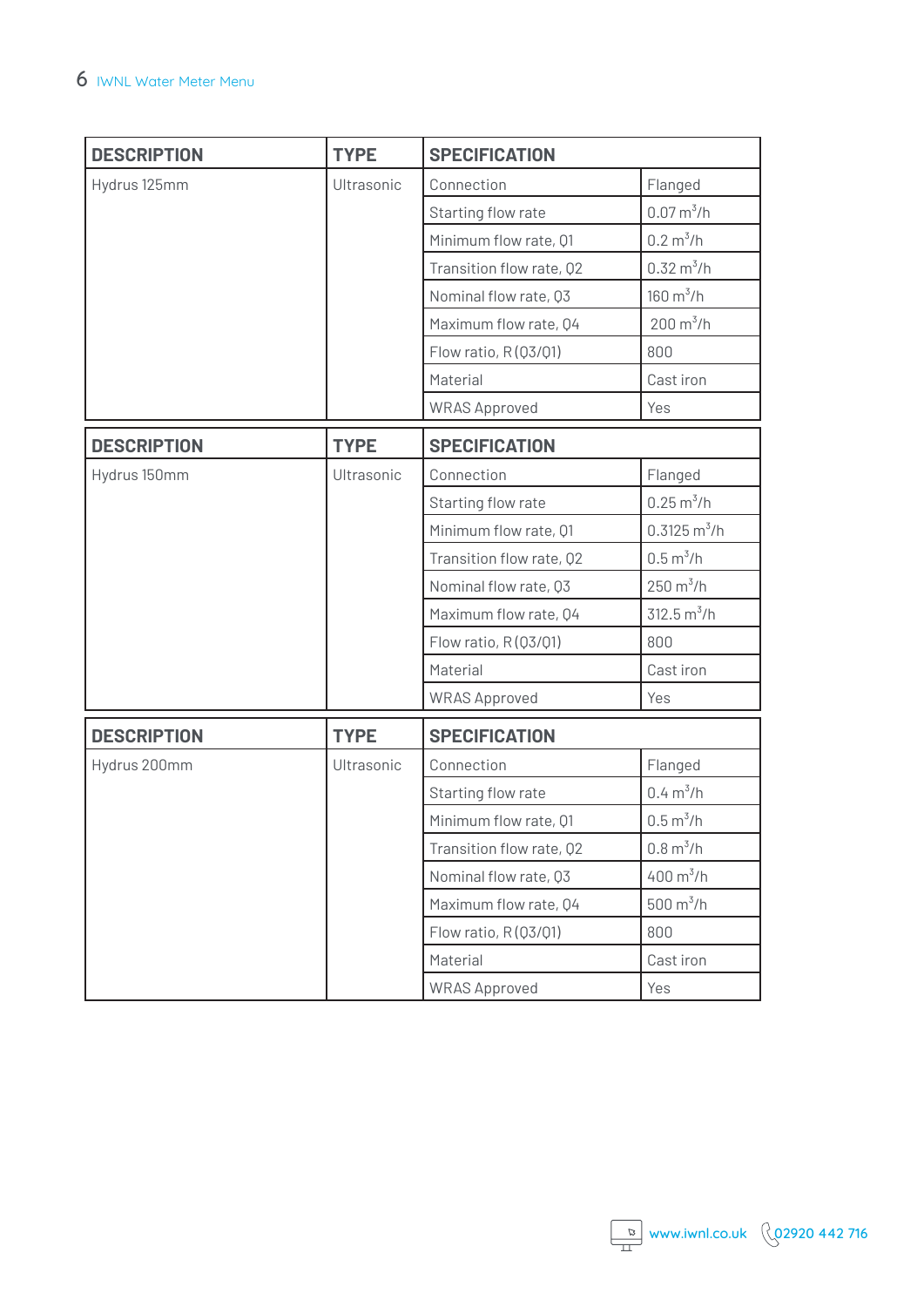## Meter size: 50mm – 150mm Meter type: Diehl Wesan WS G

https://www.diehl.com/metering/en/portfolio/water-metering/watermetering-product/hydrus-2-0-bulk/469615/



| <b>DESCRIPTION</b> | <b>TYPE</b> | <b>SPECIFICATION</b>     |                       |
|--------------------|-------------|--------------------------|-----------------------|
| Wesan 50mm         | Woltman     | Connection               | Flanged               |
|                    |             | Starting flow rate       | $0.06 \text{ m}^3/h$  |
|                    |             | Minimum flow rate, Q1    | $0.63 \text{ m}^3/h$  |
|                    |             | Transition flow rate, Q2 | 1.0 m <sup>3</sup> /h |
|                    |             | Nominal flow rate, Q3    | $25 \text{ m}^3/h$    |
|                    |             | Maximum flow rate, Q4    | $31.25 \text{ m}^3/h$ |
|                    |             | Flow ratio, R(Q3/Q1)     | 40                    |
|                    |             | Material                 | Cast iron             |
|                    |             | <b>WRAS Approved</b>     | Yes                   |
|                    |             |                          |                       |
| <b>DESCRIPTION</b> | <b>TYPE</b> | <b>SPECIFICATION</b>     |                       |
| Wesan 65mm         | Woltman     | Connection               | Flanged               |
|                    |             | Starting flow rate       | $0.06 \text{ m}^3/h$  |
|                    |             | Minimum flow rate, Q1    | 1.0 m <sup>3</sup> /h |
|                    |             | Transition flow rate, Q2 | $1.6 \text{ m}^3/h$   |
|                    |             | Nominal flow rate, Q3    | $40 \text{ m}^3/h$    |
|                    |             | Maximum flow rate, Q4    | $50 \text{ m}^3/h$    |
|                    |             | Flow ratio, R(Q3/Q1)     | 40                    |
|                    |             | Material                 | Cast iron             |

 $\frac{1}{\sqrt{2}}$  www.iwnl.co.uk  $\sqrt{02920442716}$